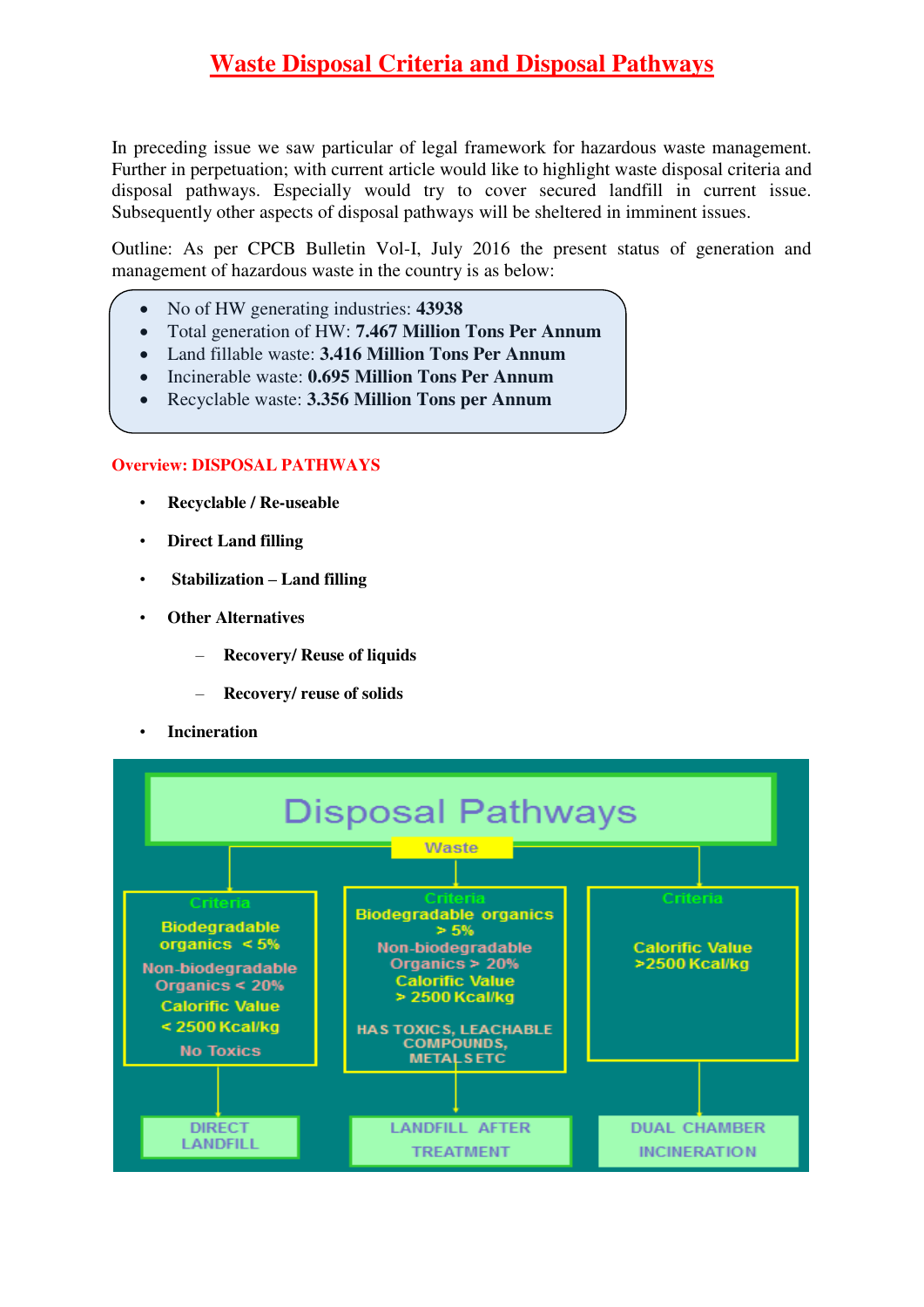# **Distinct highlight of the article:**

**Secured landfill** is the part of waste management facility. This place is final graveyard for the hazardous wastes. In the cell impermeable line will be installed to collect the leachate. Any leachate that is collected will be pumped out and treated. Monitoring wells are required to check the quality of ground water in that area. Secure landfill will be prepared as cells. These cells will have bottom, side liners and top liners. The impermeability and reactivity of these liners is of prime importance. Once the bottom and side liners are complete, waste is dumped in it. On complete filling of waste the top liners are placed and packed. In other words it is encapsulation of waste.

## **Criteria for hazardous waste landfills:**

These guidelines provide mainly criteria for location, site selection, site investigation, planning  $\&$ design, requirements of landfill liner  $\&$  cover, construction  $\&$  operation, inspection, monitoring  $\&$ record keeping, apart from requirement of post – closure financial assurance as well as contingency plans for emergencies.

These guidelines also emphasize adoption of single liner system or double liner system depending upon the rainfall, type of sub-soil and the water table beneath the base of the landfill. In a place where rainfall is high and/or sub-soil is highly permeable (e.g. gravel, sand, salty sand) and/or the water table is within 2.0 m to 6.0 m, the guidelines suggest to adopt double composite liner.

#### **Constructional features:**

The construction of landfill and development phase requires proper planning and proper selection of the earthwork/lining material. The containment system of landfill is proposed with double liner system with a view to avoid the leach ate infiltration into the ground.

#### **Liner: Top Liner**

The top liner is provided with parabolic shape to allow drainage of surface run-off. HDPE liner of 1.5mm thickness will be provided over which drainage layer of 150mm will be laid. The bottom of liner will have 750mm layer of blended soil. The drainage layer will be covered with top yellow soil of 750mm thickness. Uniform vegetative cover will be provided to protect the top liner from erosion during heavy rains and dust blow due to heavy winds. A section of top liner is shown in **Figure** given below:

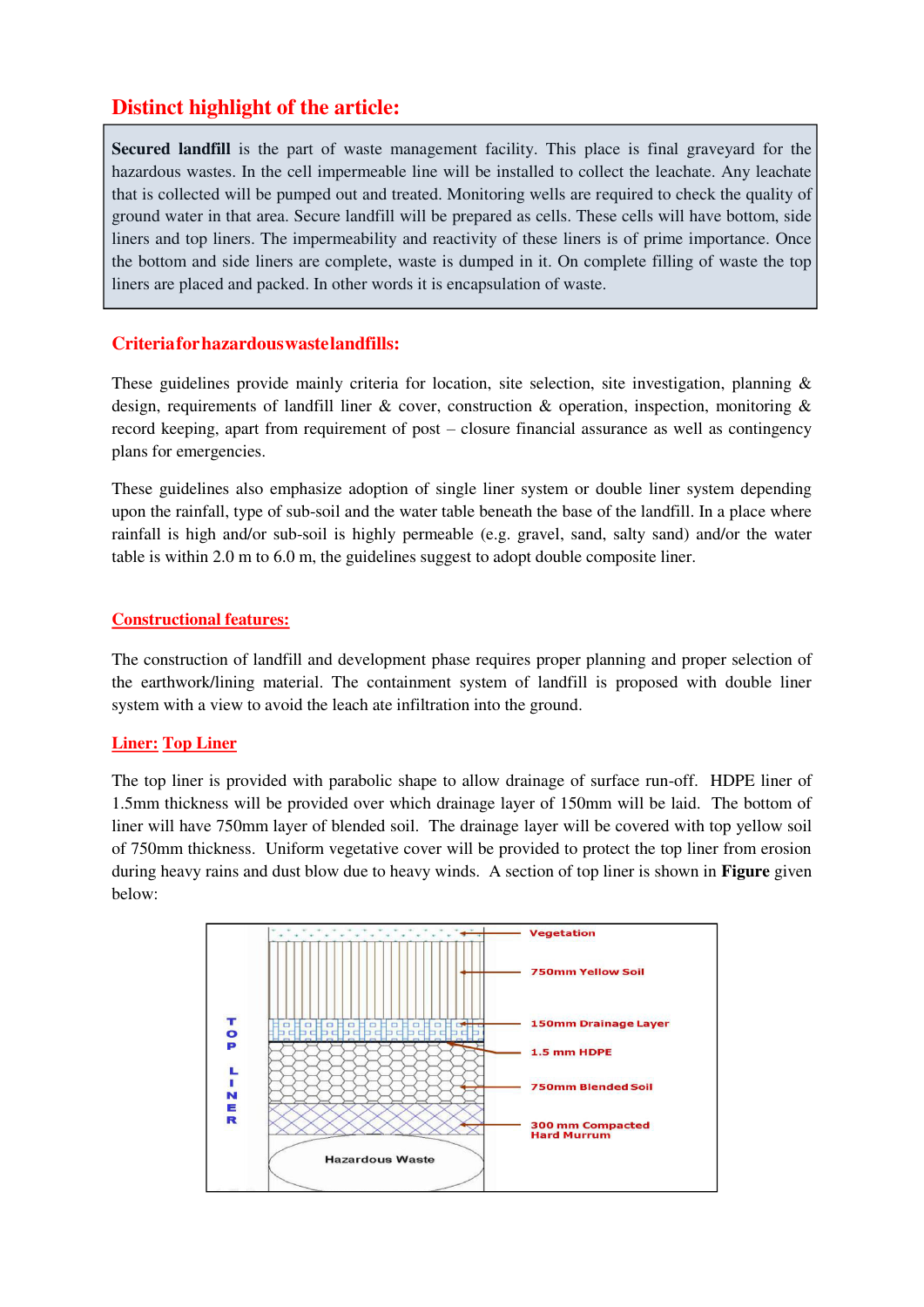#### **Bottom Liner:**

The construction of landfill and development phase requires proper planning and proper selection of the earthwork/lining material. The containment system of landfill is proposed with double liner system with a view to avoid the leachate infiltration into the ground. The primary (top) membrane of 1.5mm HDPE liner will be laid over 450mm thick clay layer. Over the HDPE layer 300mm thick perforated granular layer is laid for leachate collection. Leachate contribution is mainly due to release of entrapped liquid waste in the solid waste and any unseasonal rainfall likely to occur.

The bottom layer of secondary membrane of 1.5mm HDPE liner will be laid over 450mm thick clay layer resting on subsoil. Over the HDPE layer 300 mm drainage/detection layer. The secondary membrane shall comprise of geotextile membrane laid over 300 mm drainage/detection layers. The section of the bottom liner is shown in **Figure** given below:



#### **Side Liner**:

The side layer of secondary membrane of 1.5mm HDPE liner will be laid over 200mm thick blended clay layer resting on subsoil. The side layer will have a slope of 1:3 (1 vertical to 3 horizontal). The section of the sideliner is shown in **Figure** given below**:**